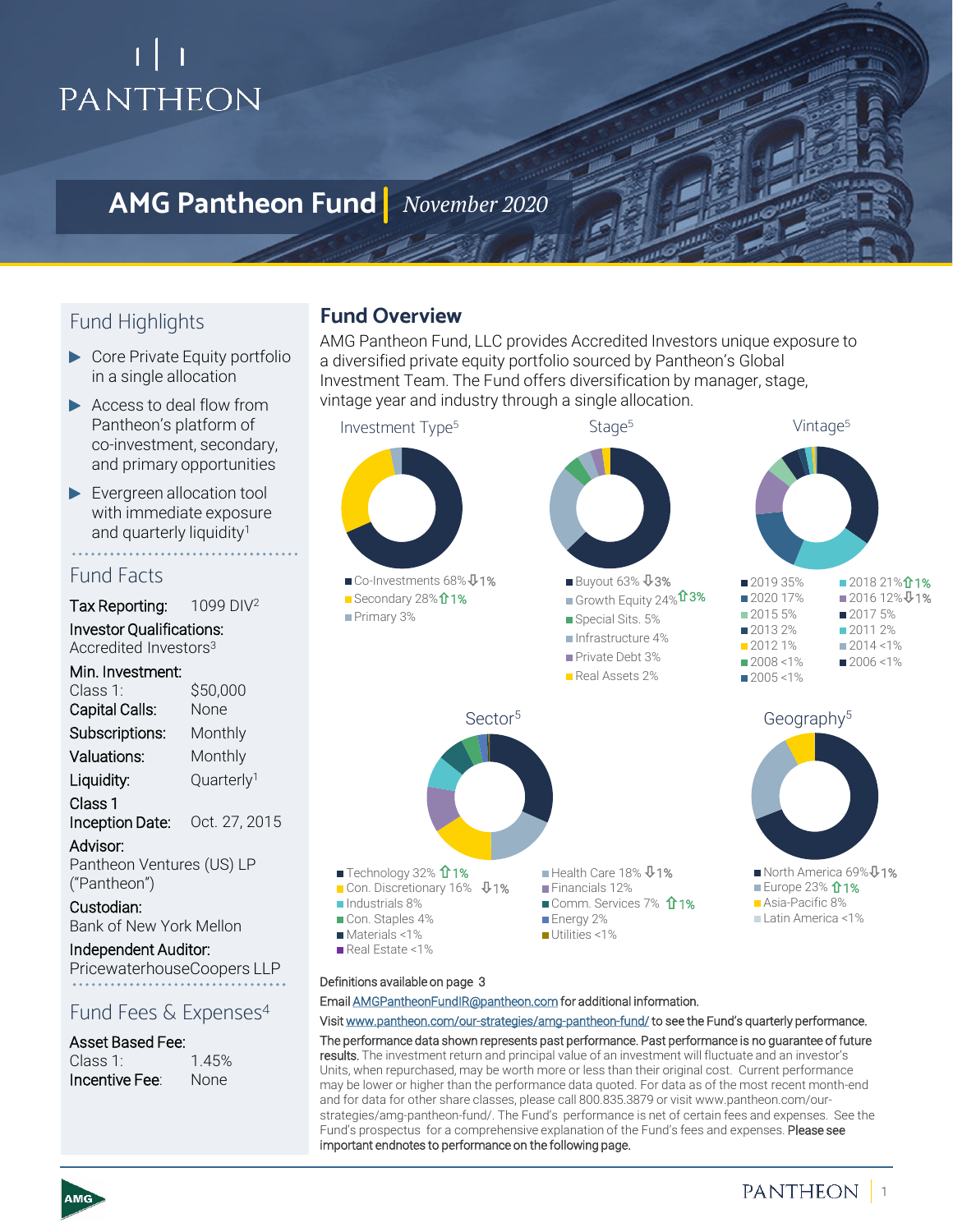# $\lfloor \cdot \rfloor$ PANTHEON

# **AMG Pantheon Fund**

## *November 2020*

| <b>Performance<sup>6</sup></b> Class 1 (as of 11/30/2020)             |                                                      |          |                        |       |                                    |                    |               |               |               |          |               |                                                                                                       |                 |                                  |
|-----------------------------------------------------------------------|------------------------------------------------------|----------|------------------------|-------|------------------------------------|--------------------|---------------|---------------|---------------|----------|---------------|-------------------------------------------------------------------------------------------------------|-----------------|----------------------------------|
|                                                                       | Jan                                                  | Feb      | Mar                    | Apr   | May                                | <b>Jun</b>         | Jul           | Aug           | Sep           | Oct      | <b>Nov</b>    | <b>Dec</b>                                                                                            | <b>YTD</b>      | <b>MSCI World</b><br><b>YTD*</b> |
| 2015                                                                  |                                                      |          |                        |       |                                    |                    |               |               |               | 1.38%    | 0.00%         | 0.10%                                                                                                 | 1.48%           | $-0.87%$                         |
| 2016                                                                  | $-0.68%$                                             | $-0.20%$ | 0.69%                  | 0.00% | 0.20%                              | 0.00%              | 0.29%         | 0.29%         | $-0.10%$      | $-0.48%$ | 1.85%         | 0.10%                                                                                                 | 1.95%           | 7.51%                            |
| 2017                                                                  | 0.00%                                                | 1.24%    | 1.04%                  | 0.00% | 8.96%                              | 0.51%              | 0.60%         | 2.71%         | 0.33%         | 1.23%    | 0.89%         | 0.07%                                                                                                 | 18.70%          | 22.40%                           |
| 2018                                                                  | 1.93%                                                | 0.47%    | 2.59%                  | 1.07% | 0.45%                              | 0.91%              | 2.54%         | 1.17%         | 0.22%         | $-2.52%$ | 0.37%         | $-2.43%$                                                                                              | 6.84%           | $-8.71%$                         |
| 2019                                                                  | 0.31%                                                | 2.90%    | $-0.07%$               | 1.78% | 1.75%                              | $-0.07%$           | 2.44%         | 0.35%         | 0.28%         | 1.32%    | 1.58%         | 0.75%                                                                                                 | 14.11%          | 27.67%                           |
| 2020                                                                  | $-0.29%$                                             | $-0.65%$ | $-1.38%$               | 0.59% | $-0.80%$                           | $-0.22%$           | 6.13%         | 2.09%         | $-0.68%$      | 4.19%    | 1.58%         |                                                                                                       | 10.78%          | 11.19%                           |
|                                                                       |                                                      |          |                        |       |                                    |                    |               |               |               |          |               | Performance<br>Since Inception*<br>*Inception Date: Oct. 27, 2015<br><b>St Dev Since</b><br>Inception | 10.43%<br>5.97% | 10.67%<br>14.89%                 |
| Top 5 Holdings <sup>8</sup>                                           |                                                      |          | <b>General Partner</b> |       |                                    | <b>Type</b>        |               |               | <b>Stage</b>  |          |               |                                                                                                       |                 |                                  |
| Mercury Co-Investment Fund 2, LP<br><b>EW Healthcare</b>              |                                                      |          |                        |       |                                    |                    |               | Co-Investment |               |          | Growth Equity |                                                                                                       |                 |                                  |
|                                                                       | Apax Partners<br>AIX Pride Syndication L.P.          |          |                        |       |                                    |                    |               | Co-Investment |               |          |               | Mid Market buyout                                                                                     |                 |                                  |
|                                                                       | Insight Venture Partners<br>Insight RF Holdings, LLC |          |                        |       |                                    |                    | Co-Investment |               |               |          | Growth Equity |                                                                                                       |                 |                                  |
| Apollo DSB Co-Invest, L.P                                             |                                                      |          |                        |       | Apollo Management<br>Co-Investment |                    |               |               | Large Buyout  |          |               |                                                                                                       |                 |                                  |
| TKC Investment Holdings, LLC                                          |                                                      |          |                        |       |                                    | <b>HIG Capital</b> |               |               | Co-Investment |          |               | Large Buyout                                                                                          |                 |                                  |
| <b>Pantheon:</b> A Global Leader in Private Equity<br><b>PANTHEON</b> |                                                      |          |                        |       |                                    |                    |               |               |               |          |               |                                                                                                       |                 |                                  |



\*Note: Effective September 30, 2020 the AMG Pantheon Fund will transition from the S&P 500 to the MSCI World Index benchmark

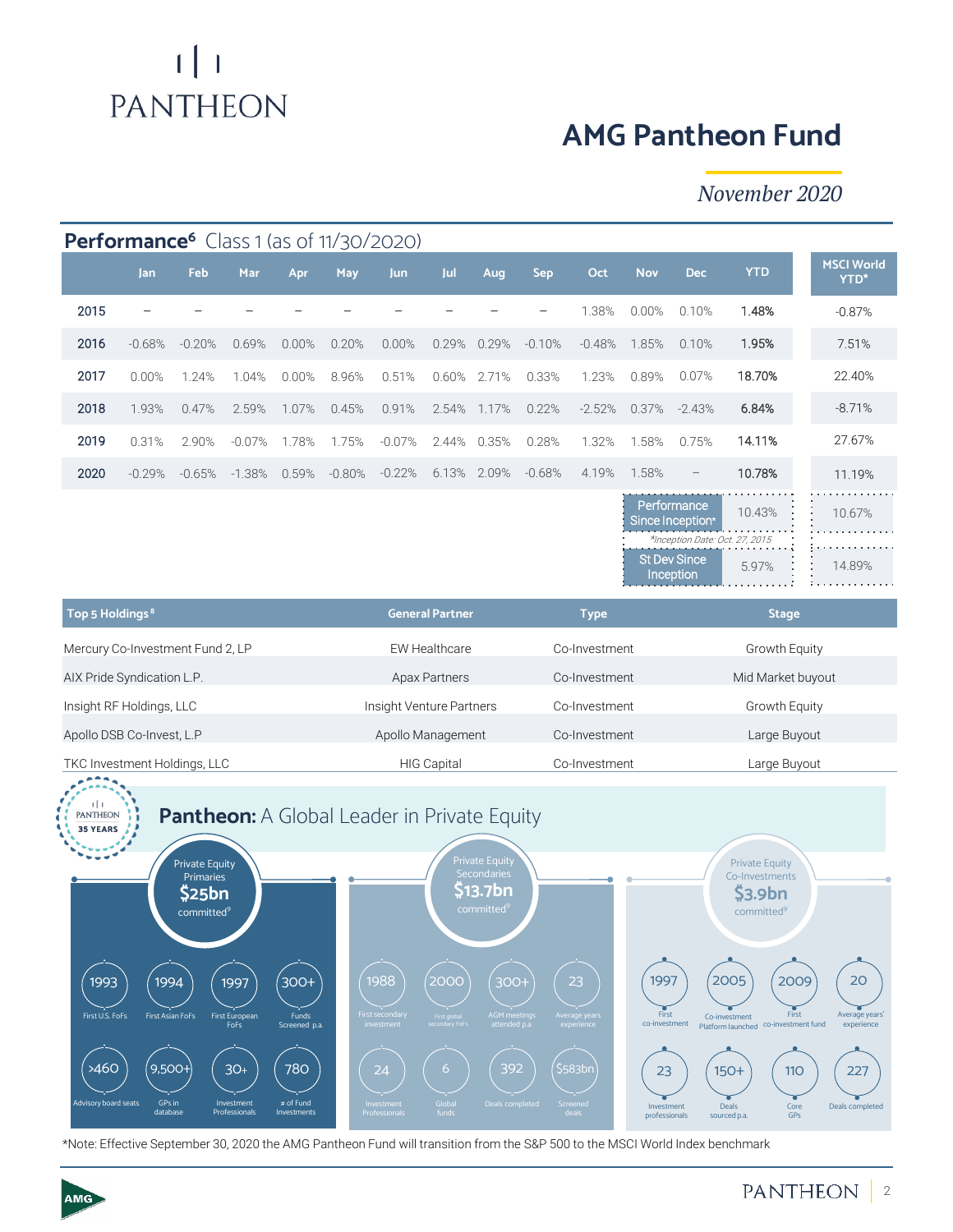# **PANTHEON**

# **AMG Pantheon Fund**

*November 2020*

#### **DEFINITIONS**

Buyout: Funds that acquire controlling interests in companies with a view towards later selling those companies or taking them public. Co-investment: Portfolio company investments alongside a private equity fund. Infrastructure (Core Plus): Funds that generally invest in long-term assets that provide stable cash flows with growth initiatives. Growth Equity: Funds that invest in later-stage, pre-IPO companies. Primaries: Pools of actively-managed capital that invest in private companies with the intent of creating value. Secondaries: Purchasing existing private equity fund commitments from an investor seeking liquidity in such fund prior to its termination. Special Situations: Particular circumstances that influence investment based on the situation, rather than its underlying fundamentals. Real Assets: Investments in infrastructure, renewables and energy infrastructure, natural resources, and asset-backed strategies. Private Debt: Includes senior secured lending, mezzanine financing as well as more opportunistic debt strategies such as distressed for control. Vintage Year: The first year that the private equity fund draws down or "calls" committed capital is known as the fund's vintage year.

#### **ENDNOTES**

<sup>1</sup> The Advisor intends to recommend quarterly repurchases of Units representing up to 5% of the Fund's NAV, although such recommendations may exceed 5% of the Fund's NAV, subject to Board approval; 2% early repurchase fee imposed for repurchases within one year of investment. Investors may not be able to fully liquidate investments for a long period of time and should not invest money needed in the near- to medium-term. 2Please consult a tax advisor for specifics on how an investment in the Fund may impact particular tax situations. Neither Pantheon nor AMG Funds renders tax advice to clients. This page is a summary of certain terms of the Fund. Please consult the Fund's prospectus for a complete description of the Fund's terms. In addition, any investment will be governed by the terms and provisions of the Prospectus. <sup>3</sup> Accredited Investor has the meaning set out under the Securities Act of 1933. <sup>4</sup> See the Fund's prospectus for a comprehensive explanation of the Fund's fees and expenses. The expense cap on other Fund operating expense is set at 0.75%. Asset based fee is comprised of a 0.70% management fee and investor servicing fee, which is 0.75% for share Class 1. <sup>5</sup> Investment Type, Stage, and Vintage Year data as of November 30, 2020. Holdings are subject to change. Data based on market value. Excludes cash, cash equivalents and ETFs. Charts of portfolio characteristics may not total 100% due to rounding. <sup>6</sup> Fund performance data reflect total returns. Returns are unaudited and presented net of distribution fees and operating expenses, and reflect an operating expense limitation of 1.45%. The expense limitation shall continue until such time that the Adviser ceases to be the investment adviser of the Fund or upon mutual agreement between the Adviser and the Fund's Board of Directors. <sup>7</sup> Returns greater than one year are annualized. Class 1 was initially made available to the public on October 27, 2015. Performance shown herein represents Class 1 units that were initially made available to the public on October 27, 2015. <sup>8</sup> As of November 30, 2020, Investments shown are for the Master Fund. Private equity investments comprise 79% of the Master Fund's NAV; the remaining assets of the Master Fund include exchange-traded funds (0%) and cash and cash-equivalents 21%. Holdings are subject to change. **9** As of June 30, 2020. Investments include all Pantheon platforms.

Investors should carefully consider the Fund's investment objectives, risks, charges and expenses before investing. For this and other information, please call 800.835.3879 or visit www.pantheon.com/our-strategies/amg-pantheon-fund/ for a prospectus. Read it carefully before investing or sending money. The Fund should be considered a speculative investment involving substantial risk. There is no guarantee that the Fund will be successful, produce positive returns, or achieve its investment objective. The Fund is appropriate for investors who can tolerate a high degree of risk, do not require liquid investment and are able to sustain a complete loss of their investment. AMG Distributors, Inc., a member of FINRA/SIPC, is the distributor for the Fund. AMG Distributors, Inc. is a wholly owned subsidiary of AMG Funds LLC and Pantheon Ventures (US) LP is majority owned by Affiliated Managers Group, Inc. (AMG).

Pantheon Securities, LLC, a member of FINRA/SIPC, serves as the sub-distributor for the Fund.

#### **DISCLOSURES**

This document is not an offer to sell securities issued by AMG Pantheon Fund, LLC (the "Fund"). Investors should consider the Fund's investment objective, risks, charges and expenses carefully before investing. All investors in the Fund must be "Accredited Investors," as defined in Regulation D under the Securities Act of 1933. The Fund is a non-diversified, closed-end investment company designed for long-term investors and not as a trading vehicle. The Fund has limited operating history upon which investors can evaluate potential performance. The Fund differs from open-end investment companies in that investors do not have the right to redeem their units on a daily basis. Instead, repurchases of units are subject to the approval of the Fund's Board of Directors. The Fund's units represent illiquid securities of an unlisted closed-end fund, are not listed on any securities exchange or traded in any other market, and are subject to substantial limitations on transferability. LIQUIDITY IN ANY GIVEN QUARTER IS NOT GUARANTEED. YOU SHOULD NOT INVEST IN THE FUND IF YOU NEED A LIQUID INVESTMENT.

The Fund will invest substantially all of its assets in AMG Pantheon Master Fund, LLC (the "Master Fund"). This investment structure is commonly referred to as a "master-feeder" fund arrangement. The investment advisor of the Fund and the Master Fund is Pantheon Ventures (US) LP (the "Advisor"). The Master Fund is non-diversified, which means that it may be invested in a relatively small number of underlying funds or portfolio companies, which subjects the Master Fund, and therefore the Fund, to greater risk and volatility than if the Master Fund's assets had been invested in a broader range of issuers. No assurance can be given that the Master Fund's investment program will be successful. An investment in the Fund should be viewed only as part of an overall investment program. An investment in the Fund is speculative and involves substantial risks. It is possible that investors may lose some or all of their investment. In general, alternative investments such as private equity or infrastructure involve a high degree of risk, including potential loss of principal invested. These investments can be highly illiquid, charge higher fees than other investments, and typically do not grow at an even rate of return and may decline in value. In addition, past performance is not necessarily indicative of future results. In addition to all of the risks inherent in alternative investments, an investment in the Fund involves specific risks associated with private equity investing. Underlying funds and many of the securities held by underlying funds may be difficult to value and will be priced in the absence of readily available market quotations, based on determinations of fair value, which may prove to be inaccurate. Fund investors will bear asset-based fees and expenses at the Fund and Master Fund levels, and will also indirectly bear fees, expenses and performance-based compensation of the underlying funds. Underlying funds will not be registered as investment companies under the Investment Company Act of 1940, as amended (the "1940 Act"), and the Master Fund's investments in underlying funds will not benefit from the protections of the 1940 Act. The value of the Master Fund's investments in underlying funds will also fluctuate and may decline.